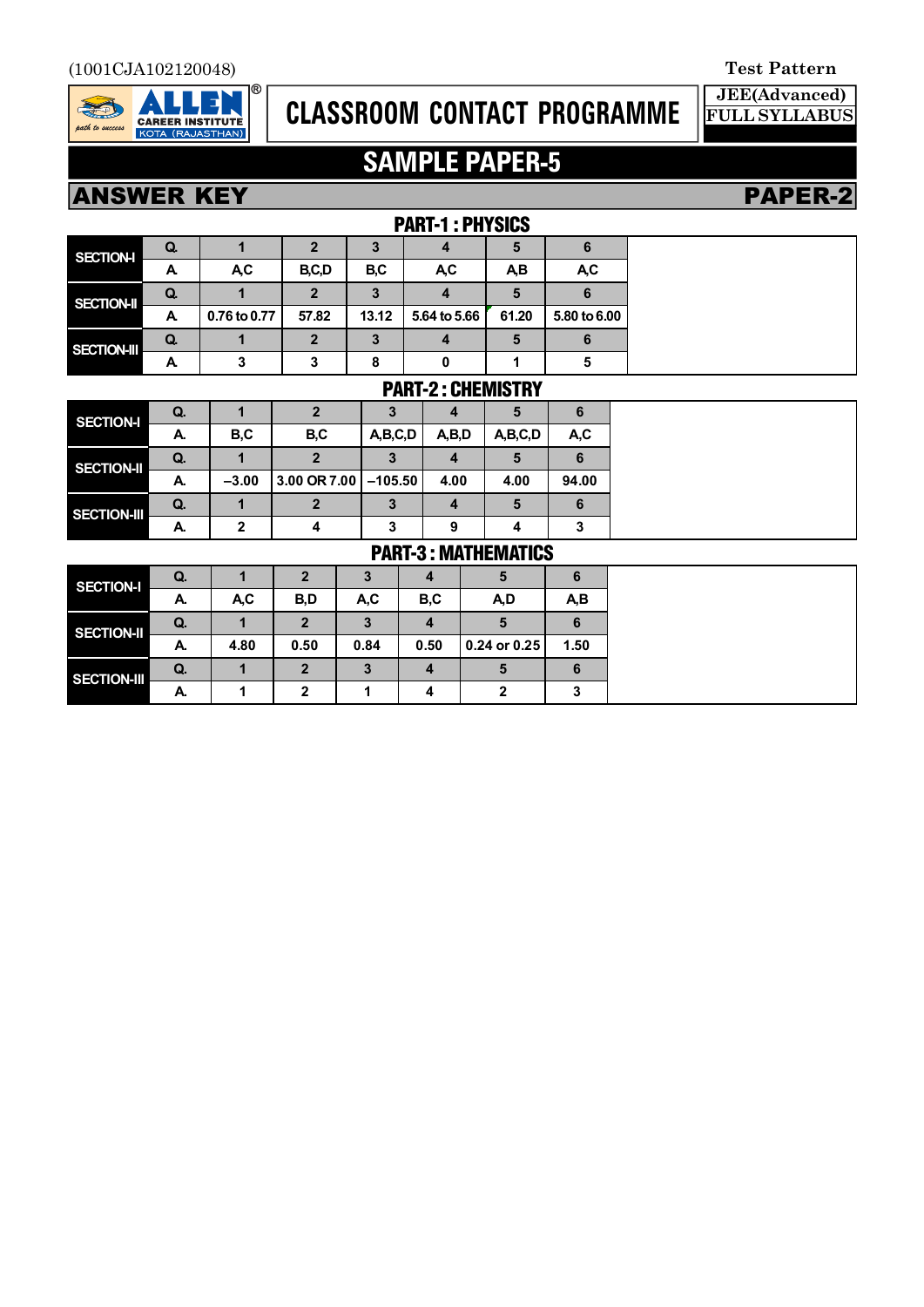(1001CJA102120048) **Test Pattern**

 $_{\mu}$  ath to success

**JEE(Advanced) FULL SYLLABUS**

# **SAMPLE PAPER-5 PAPER-2**

**CLASSROOM CONTACT PROGRAMME**

## PART-1 : PHYSICS SOLUTION

**CAREER INSTITUTE** 

**SECTION-I 1. Ans. (A,C)**

**Sol.** 
$$
F = M \frac{\partial B}{\partial x} = ia^2 \times \frac{\mu_0 I}{2\pi x^2}
$$
  
\nCircular path  $\frac{\mu_0 Iia^2}{2\pi b^2} = \frac{mv^2}{b}$ 

$$
k = \frac{\mu_0 I i a^2}{4\pi b}
$$

for escaping  $U + k = U' + k' = 0$ 

$$
U=-\vec{M}.\vec{B}
$$

$$
= -\frac{\mu_0 I}{2\pi b}ia^2
$$

$$
k=\frac{\mu_0 I i a^2}{2\pi b}
$$

$$
2. \quad \text{Ans. (B,C,D)}
$$

**Sol.** At equator  $g'' = g - \omega^2 R$ Time period :

$$
T" = 2\pi \sqrt{\frac{L}{g"}} = 2 \text{ sec}
$$

where  $g = 9.8$  m/s<sup>2</sup> (A)  $g' = g > g''$  at the poles

$$
T=2\pi\sqrt{\frac{L}{g'}}=2\pi\sqrt{\frac{L}{g}}<2\sec
$$

(B) L' = L (1 +  $\alpha \Delta T$ ) > L;  $\alpha$  is coefficient of linear expansion

$$
T'=2\pi\sqrt{\frac{L'}{g}}>2\sec
$$

(C)  $g''' = g_0 - \omega^2 r$  : inside statellite also mg<sub>0</sub> = m $\omega$ <sup>2</sup>r  $g''' = 0$ 

$$
T''' = 2\pi \sqrt{\frac{L}{g''}} = \text{infinite} > 2 \text{ sec}
$$

(D)
$$
g_1 = \frac{g''}{\left[1 + \frac{h}{R}\right]^2} < g''
$$

$$
T_1 = 2\pi \sqrt{\frac{L}{g_1}} > 2 \sec
$$

**3. Ans. (B,C)**

$$
Sol. \overbrace{A \qquad B}
$$

$$
\frac{\sqrt{3}}{2} = \sin \phi_A
$$

$$
\phi_A = \frac{\pi}{3}
$$

$$
\frac{1}{2} = \sin \phi_B
$$

$$
\phi_{\rm B}=\frac{5\pi}{6}
$$

$$
\frac{5\pi}{6} - \frac{\pi}{3} = \frac{2\pi}{\lambda} \times 13
$$

$$
\Rightarrow \frac{3}{6} = \frac{13}{\lambda} \times 2
$$

$$
\lambda = 52 \text{ cm}
$$
  
AC =  $\lambda = 52 \text{ cm}$   
BC =  $52 - 13 = 39 \text{ cm}$ 

$$
y = 0 \Rightarrow kx + \pi/3 = \pi \& 2\pi
$$

$$
\frac{2\pi x}{52} + \frac{\pi}{3} = \pi
$$

$$
x = \frac{52}{3} \text{cm} \& \frac{130}{3} \text{cm}
$$

**HS-12/18** Corporate Office : **ALLEN** CAREER INSTITUTE, "SANKALP", CP-6, Indra Vihar, Kota (Rajasthan) INDIA 324005 **8** +91-744-2757575 **a** info@allen.ac.in @ www.allen.ac.in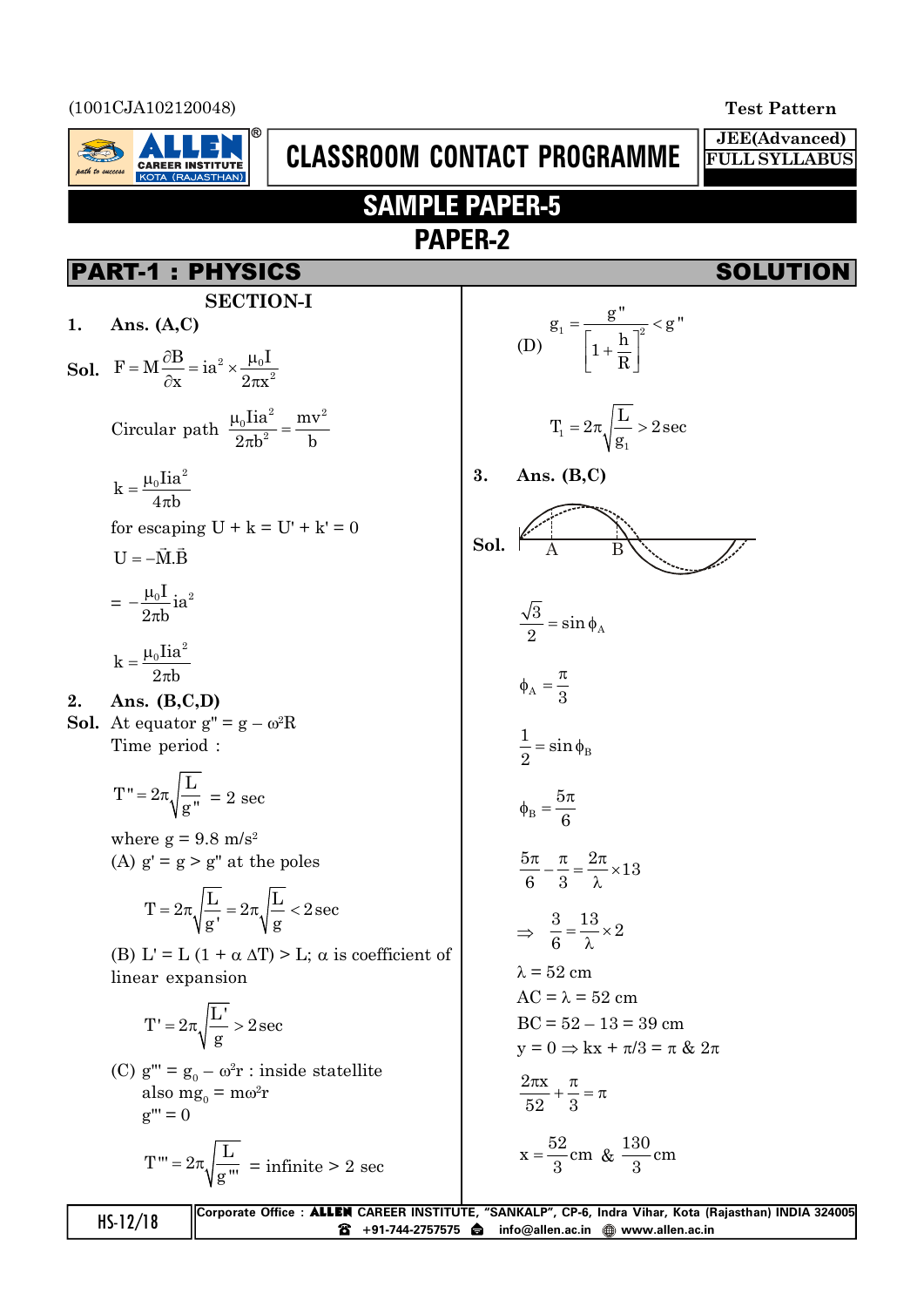$N = nS \sin\alpha$  molecules will strike the area

Thus the net momentum imparted to the object per unit time is directed perpendicular to the surface and is equal

S per unit time.

**4. Ans. (A,C) Sol.**  $\overline{\frac{dt}{d t}} = \frac{4eAT_0^3(T-T_0)\sigma}{lT}$  $\rho$ 3 0 0 dt 4eAT (T T ) dH mass  $\rho V$ 1 r  $\infty$  $\frac{dH}{dt} = 4eT_0^3(T - T_0)$ Adt  $=4eT_0^3(T-$ **5. Ans. (A,B) Sol.**  $v^2 = 2as = 2 \times 2 \times 200$  $v = 20\sqrt{2}$  m/s  $k = \frac{1}{2} \times 1200 \times 800$ 2  $=\frac{1}{2}\times1200\times8$  $= 480$  kJ  $f = ma = 2400 N$ **6. Ans. (A,C) Sol.** (1)  $f = -2.5$  cm  $1 \quad 1 \quad 1$  $v \t -25 \t 2.5$  $+\frac{1}{2}= \overline{a}$ 1 1 10 9 v 25 2.5 25  $=\frac{1}{\sqrt{2}}-\frac{10}{\sqrt{2}}=\frac{-}{\sqrt{2}}$  $v = -\frac{25}{3}$ cm  $=-\frac{25}{9}$  cm, m =  $\frac{-v}{u}$  =  $-\frac{1}{9}$ u 9  $=\frac{-v}{-}=-$ (2) 11 1 v' 25 2.5  $-\frac{1}{2}$  = - $1 \t 10 \t 1$  $\frac{1}{v} = \frac{10}{25} + \frac{1}{25} \implies v' = \frac{25}{11}$ cm 11  $=$  $m' = -\frac{v'}{v} = +\frac{1}{10}cm$ u' 11  $=-\frac{v}{\cdot}$  = + **SECTION-II 1. Ans. 0.76 to 0.77 Sol.**  $\alpha$  $S \sim \alpha$  $F_{y}$  find  $F$  $F_{x}$  $\Delta p_{m} = 2mv \sin\alpha$ In a unit of time the area S (figure) will be struck by all the molecules that are located at a distance v from it—that is, by molecules located in a volume  $Svsin\alpha$ .

If n is the concentration of the molecules, to  $\Delta p_{m}$ . $N = 2mv \sin\alpha \text{.}nSv\sin\alpha$  $= 2$ nmv<sup>2</sup>Ssin<sup>2</sup> $\alpha$ ,  $F = 2v^2S \sin^2\alpha$ .nm  $F_y = F \cos \alpha = 2v^2 S \sin^2 \alpha \cos \alpha$ ,nm which is maximum at  $\tan \alpha = \sqrt{2}$  $v_{\text{max}} = \frac{4}{2\sqrt{2}} \rho v^2 S = 0.77 \rho v^2$  $F_{\text{max}} = \frac{4}{\sqrt{2}} \rho v^2 S = 0.77 \rho v^2 S$  $3\sqrt{3}$  $=-\frac{1}{\sqrt{2}} \rho v^2 S = 0.77 \rho$ **2. Ans. 57.82 Sol.** 10 VSd = 9 CSd  $2 \text{ VSd} = 0.9 \text{ CSd} \times 2$ Reading  $= 5.5$  mm +  $\frac{(30 - 2 \times 0.9) \text{CSd}}{5000 \text{ J}} \times 0.5$ mm 50CSd  $\frac{-2 \times 0.9}{\times 0.001} \times$  $= 5.5 + 0.282$  mm  $= 5.782$  mm **3. Ans. 13.12 Sol.**  $\frac{1}{5} = (1.4 - 1) \left( \frac{1}{25} - \frac{1}{25} \right) = \frac{0.8}{25} = \frac{4}{19}$  $f^{(1)}$   $(25 -25)$  25 125  $=(1.4-1)\left(\frac{1}{25}-\frac{1}{-25}\right)=$  $f = 31.25$  $NS = 35 - 31.25 = 3.75 = t \left(1 - \frac{1}{\mu}\right)$  $t\left(1-\frac{1}{t}\right)$ 1.4  $= t \left(1 - \frac{1}{1.4}\right) = t \times \frac{0.4}{1.4}$ 1.4  $=$  t  $\times$  $t = 3.75 \times 3.5 = 13.125$  cm  $\approx 13.12$ **4. Ans. 5.64 to 5.66 Sol.**  $T = Cr^{x} \rho^{y} \sigma^{z}$  $\Rightarrow$  M<sup>0</sup>L<sup>0</sup>T<sup>1</sup> = L<sup>x</sup>(ML<sup>-3</sup>)<sup>y</sup>(MT<sup>-2</sup>)<sup>z</sup>  $z = -\frac{1}{2}$ 2  $=$   $$  $y = \frac{1}{2}$ 2  $=$  $x=\frac{3}{3}$ 2  $=$  $T = C_1 \sqrt{\frac{\rho r^3}{}}$  $\sigma$  $\frac{T}{2} = (2^3)^{1/2}$ 2  $=$ T =  $4\sqrt{2}$  = 5.64 to 5.66 sec.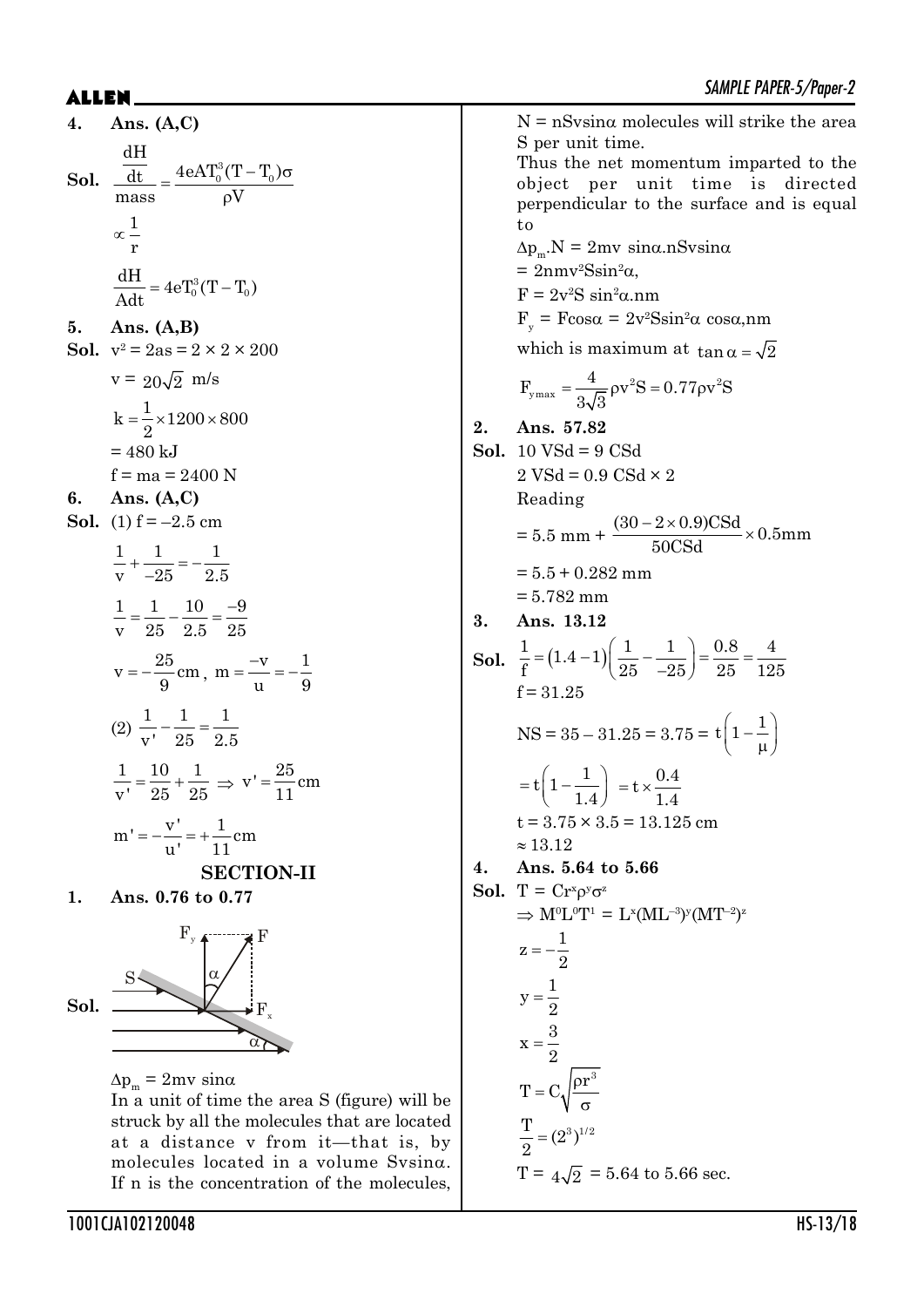5. Ans. 61.20  
\nSol. 
$$
e^{-}\left(\frac{e^{2}}{4\pi\epsilon_{0}r^{2}} - \frac{e^{2}}{4\pi\epsilon_{0} \times 4r^{2}} = \frac{mv^{2}}{r}\right)
$$
  
\n
$$
\frac{3e^{2}}{4\pi\epsilon_{0}r^{2}} = mv^{2}r
$$
\n
$$
\frac{h}{2\pi} = mv \times 2
$$
\n
$$
v = \frac{3e^{2}}{4\epsilon_{0}h}
$$
\n
$$
r = \frac{h}{4\pi \times m \times 3e^{2}} 4\epsilon_{0}h = \frac{\epsilon_{0}h^{2}}{3\pi me^{2}}
$$
\n
$$
E = \frac{3e^{2}}{16\pi\epsilon_{0}r} - \frac{e^{2}}{4\pi\epsilon_{0}r} \times 2 + \frac{e^{2}}{4\pi\epsilon_{0} \times 2r}
$$
\n
$$
= -\frac{3e^{2} \times 3\pi me^{2}}{16\pi\epsilon_{0} \times \epsilon_{0}h^{2}}
$$
\n
$$
= 9/2 \times 13.6
$$
\n6. Ans. 5.80 to 6.00  
\nSol.  $\frac{t_{1}}{\epsilon_{0}r} = -\mu g$ 

 $=\frac{1}{2}(\mu g)(t_1+t_2)^2$  $2L = \frac{1}{2}(\mu g)(t_1 + t_2)$ 

 $2 + \frac{1}{2} \mu g t_2^2$ 

g

M  $=\frac{\mu}{2}$ 

 $\mu$ 

2

2

 $t_2 = \sqrt{\frac{2L}{m}}$ 

 $=$  $\mu$ 

 $L = 0 \times t_2 + \frac{1}{2} \mu gt$ 

 $= 0 \times t_2 + \frac{1}{2} \mu$ 

g

1

 $1 = \frac{1}{2M} \times 1$  $v_1 = \frac{\mu mg}{g} \times t$ 2M  $=\frac{\mu mg}{2\pi\hbar}\times$ 

 $= v_1 + \frac{\mu}{2}$ 

 $2 = v_1 + \frac{1}{M}v_2$  $v_2 = v_1 + \frac{\mu mg}{2\pi}t$ 

M

 $\frac{\mu mg}{gM} = a_1$ ;  $a_2 = \frac{\mu mg}{M}$ 

 $a_1 = (2 - \sqrt{2})$  $t_1 = (2 - \sqrt{2}) \sqrt{\frac{L}{2}}$ 

 $= (2 -$ 

 $\frac{mg}{dt} = a$ 2M

 $2 - 1 + 4^{2k}2$  $\mathfrak{t}_1$   $\mathfrak{t}_1$  $\frac{v_2}{2} = 1 + \frac{2t_2}{2} = \frac{\sqrt{2}+1}{2}$  $v_1$   $t_1$   $\sqrt{2} - 1$  $=1+\frac{2t_2}{t}=\frac{\sqrt{2}+t_1}{t}$  $\overline{a}$ **SECTION-III 1. Ans. 3 Sol.** Time constant :  $\tau = \text{RC}$  $C = \frac{2\pi\epsilon_0(1 + K)ab}{2}$  $(b - a)$  $=\frac{2\pi\epsilon_0(1+1)}{2}$  $\overline{a}$  $K = 2$  $C = \frac{6\pi\epsilon_0 ab}{a}$  $(b - a)$  $=\frac{6\pi\varepsilon}{2}$  $\overline{a}$  $R = \frac{1}{1} \frac{(b-a)}{(b-a)}$  $2\pi\sigma$  (ab)  $=\frac{1}{1}$  (b –  $\pi$ o  $\tau = \frac{3\epsilon_0}{\tau} = \frac{x\epsilon_0}{\tau}$  $\sigma$   $\sigma$  $x = 3$ **2. Ans. 3 Sol.** 40 gm  $\rightarrow$  1 mole  $2000 \text{ gm} \rightarrow 50 \text{ mole}$  $\frac{8}{\pi}$   $\frac{3}{\pi}$   $\frac{T}{\pi}$   $\frac{3}{3}$  $T \setminus \begin{array}{c} \textbf{I} \setminus \end{array}$   $\begin{array}{c} \textbf{I} \setminus \end{array}$   $\begin{array}{c} \textbf{I} \setminus \end{array}$  $1 \times C \left( \frac{T}{T} \right)^5 dT = 50 C \left( \frac{T}{T} \right)^5 dT$  $T_0$   $T_1$   $T_2$  $\times C_\text{T}^\text{8}\left(\frac{\text{T}}{\text{T}_0}\right)^\circ\text{d}\text{T} = 50 C_\text{T}^\text{T}\left(\frac{\text{T}}{\text{T}_0}\right)$  $\frac{8^4}{4} - \frac{T^4}{4} = \frac{50}{4} (T^4 - 1^4)$ 444  $-\frac{1}{\cdot}=\frac{00}{\cdot}(T^4 8^4 + 50 = 51$ T<sup>4</sup>  $T = \left(\frac{8^4 + 50}{7}\right)^{1/4} \approx 3k$ 51  $=\left(\frac{8^4+50}{51}\right)^{1/4}\approx$ **3. Ans. 8 Sol.** kx  $\cos 37^\circ = T \cos 53^\circ$  $kx \cos 53 + T \cos 37 = mg$  $\Rightarrow \frac{\text{T}(\cos^2 53^\circ + \cos^2 37)}{\text{or}} = \text{mg}$ cos37  $\frac{\textdegree + \cos^2 37)}{\textdegree - \cos^2 37}$  = mg  $\Rightarrow$  T =  $\frac{4mg}{5}$ 5  $=$  $k\vec{x} + \vec{T} + m\vec{g} = 0$  $k\vec{x}$  does not change suddenly  $\Rightarrow$  k $\vec{x}$  + m $\vec{g}$  = m $\vec{a}$  = -T  $ma = \frac{4mg}{a}$ 5  $=$  $\Rightarrow$  a = 8 m/s<sup>2</sup>

 $v_1$  +  $\frac{1}{\sqrt{1}}$   $v_2$  $\frac{mg}{dt}t_1 + \frac{\mu mg}{dt}t_1$  $2M$   $\sim$   $1 \cdot M$  $=\frac{\mu mg}{m^2}t_1+\frac{\mu r}{r^2}$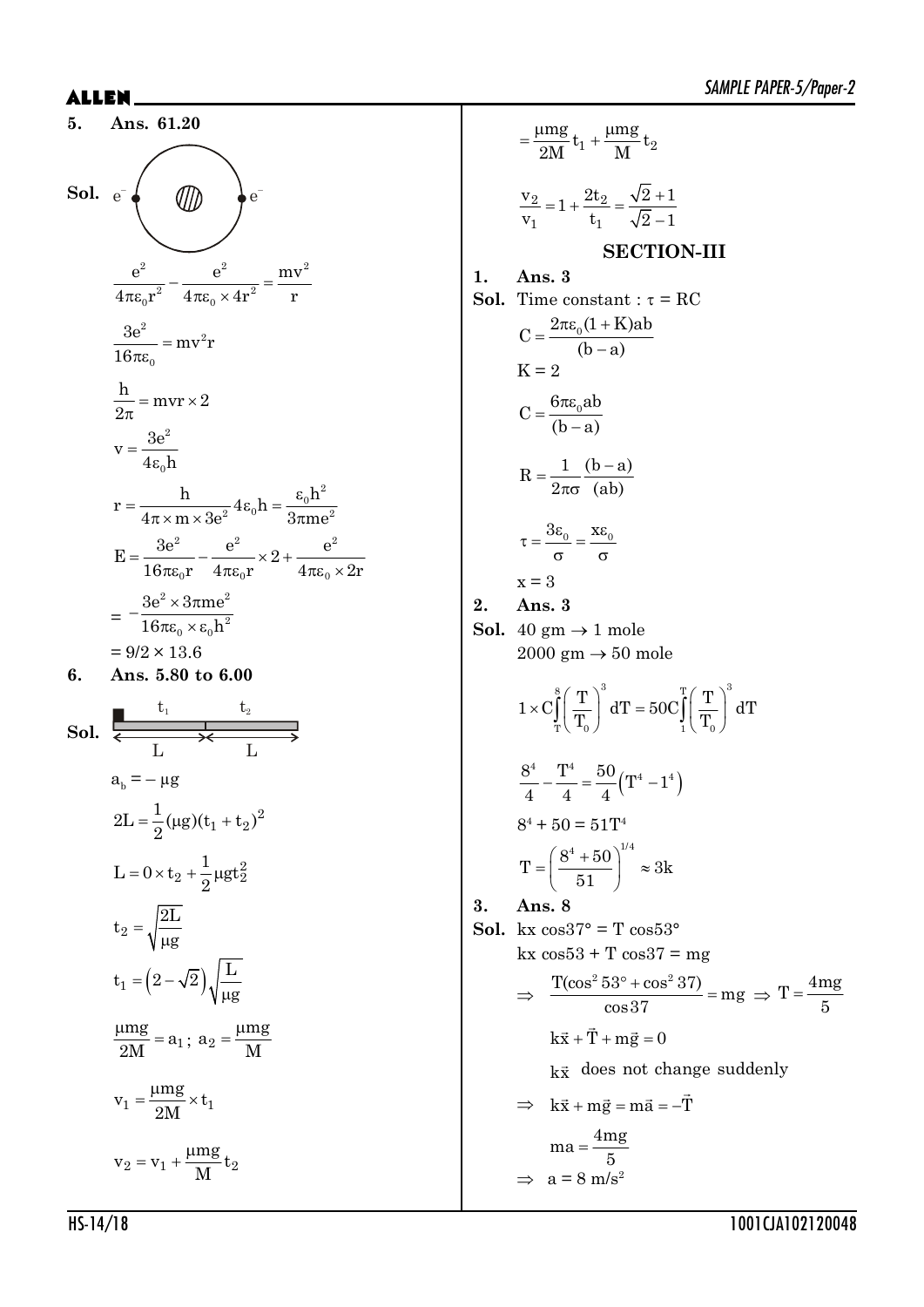### **4. Ans. 0**

**Sol.** When slider is at A, the applied potential difference across the photoelectric cell is a retarding potential difference of 10 V.

Energy of incident photon

$$
E = \frac{hc}{\lambda} = \frac{1240 \text{ eVnm}}{350 \text{ nm}} = 3.5 \text{ eV}
$$

Maximum KE of emitted photoelectrons is

$$
KE_{\text{max}} = \frac{hc}{\lambda} - \phi = 3.5 - 2.2 = 1.3 \text{ eV}
$$

- $\therefore$  Stopping potential difference  $V<sub>s</sub> = 1.3 V$
- (a) The applied potential difference is  $V(= 10 V) > V<sub>s</sub> (= 1.3 V)$

Hence there is no photocurrent and reading of Ammeter is zero.

**5. Ans. 1**

**Sol.**  $\frac{dm}{dt} \times S \times \Delta T = 0.7 \text{ pJ}^2 V$  $\frac{1}{6}$  ( 3 )<sup>2</sup>  $\frac{10 \times 10^{-6}}{10}$  $\frac{dm}{dt} = \frac{0.7}{10} \times 10^{-6} \times \left(\frac{3}{10^{-6}}\right)^2 \times \frac{10 \times 10}{4900 \times 10^{10}}$  $-6(3)^2(10\times10^{-7})$  $=\frac{0.7}{10}\times10^{-6}\times\left(\frac{3}{10^{-6}}\right)^2\times\frac{10\times10}{4200\times10^{10}}$ 

 $= 0.01$  kg/min  $= 1 \times 10$  gm/min

## PART–2 : CHEMISTRY SOLUTION

### **SECTION-I**

dt 10  $(10^{-6})$   $4200 \times 90$ 

-

- **1. Ans.(B,C)**
- **2. Ans.(B,C)**
- **Sol.** p-chloroaniline and anilinium hydrochloride distinguised by Sandmeyer reaction  $\mathrm{NaHCO}_{_{3}}$  and  $\mathrm{AgNO}_{_{3}}$ .

Therefore option A, B and C are correct.

- **3. Ans.(A,B,C,D)** Informations based on definitions
- **4. Ans.(A,B,D)**
- **5. Ans.(A,B,C,D)**

**Sol.** Main reaction of carbonyl compounds is Nucleophilic addition.

Reaction with ammonia derivatives are nucleophile addition Reaction.

$$
\sum_{i=0}^{\infty} = 0 + HO - NH_2 \rightarrow \sum_{i=0}^{\infty} = N - OH
$$
  
Hydroxylamine  
Oxime  

$$
\sum_{i=0}^{\infty} = 0 + NH - NH \rightarrow \sum_{i=0}^{\infty} = N - NH
$$

 $\text{C} = \text{O} + \text{NH}_2 - \text{NH}_2 \rightarrow \text{C} = \text{N} - \text{NH}_2$ Hydrazine Hydrozone



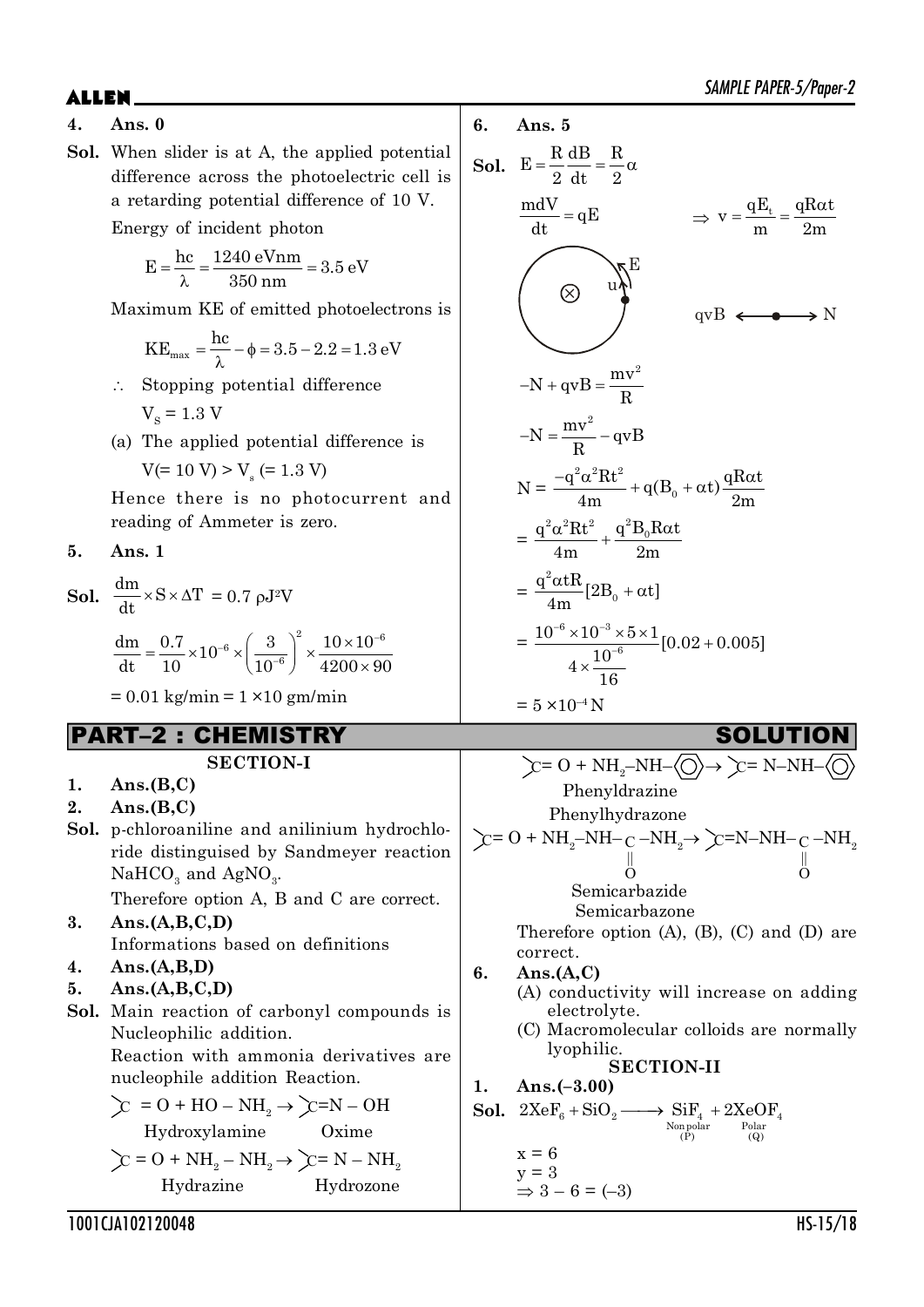2. Ans. (3.00 OR 7.00)  
\n3. Ans. (-105.50)  
\n-13.7=
$$
\left[\frac{(\Delta_r H^0)_{\text{tot}}_{\text{tot}} + (-68.4) \right]
$$
 - $[-(-116.5) + (-39.3)]$   
\n(A, H<sup>1</sup>)<sub>det</sub>  
\n(A, H<sup>1</sup>)<sub>det</sub>  
\n(A, H<sup>1</sup>)<sub>det</sub>  
\n(A, H<sup>2</sup>)<sub>det</sub>  
\n(A, H<sup>3</sup>)<sub>det</sub>  
\n(A, H<sup>4</sup>)<sub>det</sub>  
\n(A, H<sup>5</sup>)<sub>det</sub>  
\n(A, H<sup>6</sup>)<sub>det</sub>  
\n(A, H<sup>7</sup>)<sub>det</sub>  
\n(A, H<sup>8</sup>)<sub>det</sub>  
\n(A, H<sup>9</sup>)<sub>det</sub>  
\n(A, H<sup>1</sup>)<sub>det</sub>  
\n(A, H<sup>1</sup>)<sub>det</sub>  
\n(A, H<sup>1</sup>)<sub>det</sub>  
\n(A, H<sup>1</sup>)<sub>det</sub>  
\n(A, H<sup>1</sup>)<sub>det</sub>  
\n(A, H<sup>1</sup>)<sub>det</sub>  
\n(A, H<sup>1</sup>)<sub>det</sub>  
\n(A, H<sup>1</sup>)<sub>det</sub>  
\n(A, H<sup>1</sup>)<sub>det</sub>  
\n(A, H<sup>1</sup>)<sub>det</sub>  
\n(A, H<sup>1</sup>)<sub>det</sub>  
\n(A, H<sup>1</sup>)<sub>det</sub>  
\n(A, H<sup>2</sup>)<sub>det</sub>  
\n(A, H<sup>3</sup>)<sub>det</sub>  
\n(A, H<sup>4</sup>)<sub>det</sub>  
\n(Bn<sup>2</sup>)<sub>1</sub>  $\times$  10<sup>4</sup> - 14  $\times$  10<sup>-10</sup>  
\n(A, H<sup>1</sup>)<sub>det</sub>  
\n(Bn<sup>2</sup>)<sub>1</sub>  $\times$  10<sup>-6</sup><sub>10<sup>-8</sup></sub>  
\n(A, H<sup>1</sup>)<sub>10<</sub>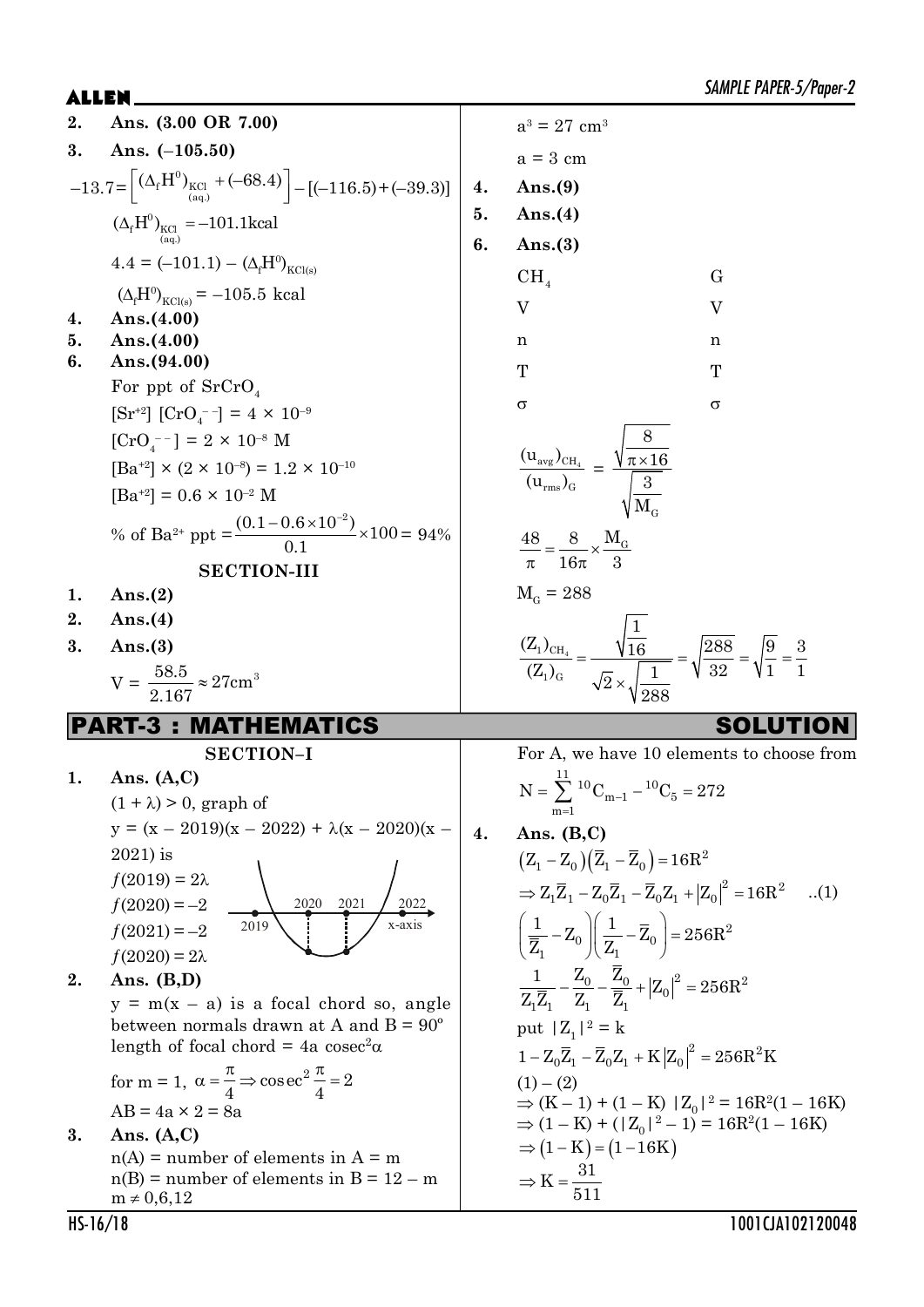$\mathsf{ALLEN}$   $\blacksquare$ **5. Ans. (A,D)**  $A(0,0,0), B(1,2,3)$ one two points on  $L_1$ foot of perpendicular of B in  $P_1$  $\frac{x-1}{1} = \frac{y-2}{2} = \frac{z-3}{3} = -\frac{(1+2+3)}{3} = -2$ 1 1 1 3  $\Rightarrow$  x= -1, y = 0, z = 1  $Q(-1,0,1)$  $D.R^5$  of AQ < -1, 0,1 >  $a : b : c :: -1, 0, 1$ **6. Ans. (A,B)**  $P''(x) = 6(x - 1)$  $\Rightarrow P'(x) = \frac{6(x-1)^2}{2} +$ 2 1  $6(x - 1)$  $P'(x) = \frac{O(x^2 + 1)}{2} + C$ 2  $O = 3 + C_1 \Rightarrow C_1 = -3$  $P'(x) = 3(x - 1)^2 - 3$  $P(x) = (x - 1)^3 - 3x + C$  $Q = -3 + C$  $P(x) = (x - 1)^3 - 3x + 3$  $=(x-1)^3-3(x-1)$  $=(x-1) [x^2 - 2x - 2]$ **SECTION–II**

**1. Ans. 4.80**

We have  $A^3 - 6A^2 + 7A + 2I = 0$ we have  $A^3 - 6A^2 + 7A + 2I = 0$  $\Rightarrow$  B = 2I  $|B| = 8 \implies |B|^{3-2} = 8$  $\Rightarrow$  C = 8B = 16I

**2. Ans. 0.50**

$$
N = \int_{0}^{1} x \left\{ \frac{d}{dx} \left( 4 \times (1 - x^{2})^{3} \times (-2x) \right) \right\} dx
$$
  
= -8x<sup>2</sup> (1 - x<sup>2</sup>)<sup>3</sup>  $\int_{0}^{1} + 8 \int_{0}^{1} (1 - x^{2})^{3} \times x dx$   
= 0 + 4 $\int_{0}^{1} (1 - x^{2})^{3} (2x) dx$   
= -4 $\int_{1}^{0} t^{3} dt = 1$ 

**3. Ans. 0.84**  $\vec{r} \times \vec{b} = \vec{c} \times \vec{b}$  $\Rightarrow (\vec{r} - \vec{c}) \times \vec{b} = \vec{0}$ 

 $\vec{r} = \vec{c} + \lambda \vec{b}$  $0 = \vec{c} \cdot \vec{a} + \lambda \vec{b} \cdot \vec{a}$  $= 1 + 2 + 3 + (3 + 4 + 3)\lambda$  $\lambda = -\frac{6}{10} = -\frac{3}{5}$ 10 5  $\vec{r} = \hat{i} + \hat{j} + \hat{k} - \frac{9}{5}\hat{i} - \frac{6}{5}\hat{j} - \frac{3}{5}\hat{k}$  $5\degree 5\degree 5$  $\vec{r} = -\frac{4}{3}\hat{i} + \frac{-1}{5}\hat{j} + \frac{2}{5}\hat{k}$ 5 5 5  $|\vec{r}|^2 = \frac{21}{25} = 0.84$ 25

**4. Ans. 0.50**

point of intersection of

$$
y = (2 - \sqrt{3})x \text{ and } y - 1 = x(2 + \sqrt{3}) + 2 + \sqrt{3}
$$
  
\n
$$
\Rightarrow (2 - \sqrt{3})x - 1 = x(2 + \sqrt{3}) + 2 + \sqrt{3}
$$
  
\n
$$
\Rightarrow -2\sqrt{3}x = 3 + \sqrt{3} \Rightarrow x = \frac{\sqrt{3} + 1}{-2}
$$
  
\n
$$
y = (2 - \sqrt{3})\frac{(1 + \sqrt{3})}{(-2)} = \frac{2 + \sqrt{3} - 3}{-2} = \frac{-1 + \sqrt{3}}{-2}
$$
  
\n
$$
\Rightarrow \alpha = \frac{\sqrt{3} - 1}{2}, \beta = \frac{\sqrt{3} + 1}{2}
$$
  
\n
$$
\Rightarrow \alpha\beta = \frac{2}{4} = \frac{1}{2} = 0.50
$$

**5. Ans. 0.24 or 0.25**  $(\overline{W})$   $\alpha$  $(\top)$  1

$$
P\left(\frac{W}{L}\right) = \frac{2}{3}, P\left(\frac{L}{W}\right) = \frac{1}{3}
$$

$$
P\left(\frac{W}{L}\right) = \frac{1}{3}, P\left(\frac{L}{L}\right) = \frac{2}{3}
$$

Required probability  $=$  P(WWWL) + P(WWLW) + P(WLWW) + P(LWWW) =  $\left(\frac{2}{3}\right)^{\circ}\times\frac{1}{3}+\left(\frac{2}{3}\right)^{\circ}\times\left(\frac{1}{3}\right)^{\circ}+\left(\frac{2}{3}\right)\left(\frac{1}{3}\right)^{\circ}\times\left(\frac{2}{3}\right)$  $2\Big)^3$  1  $(2)^2$   $(1)^2$   $(2)(1)^2$   $(2)$  $3^{3}$  3  $3^{3}$  33  $3^{3}$  33 33 33  $+\left(\frac{1}{3}\right)^2 \times \left(\frac{2}{3}\right)$  $1$ <sup>2</sup>  $(2)^2$  $3)$   $(3)$  $=\frac{8+4+4+4}{2^4}=\frac{20}{81}=.24,.25$  $3^4$  81